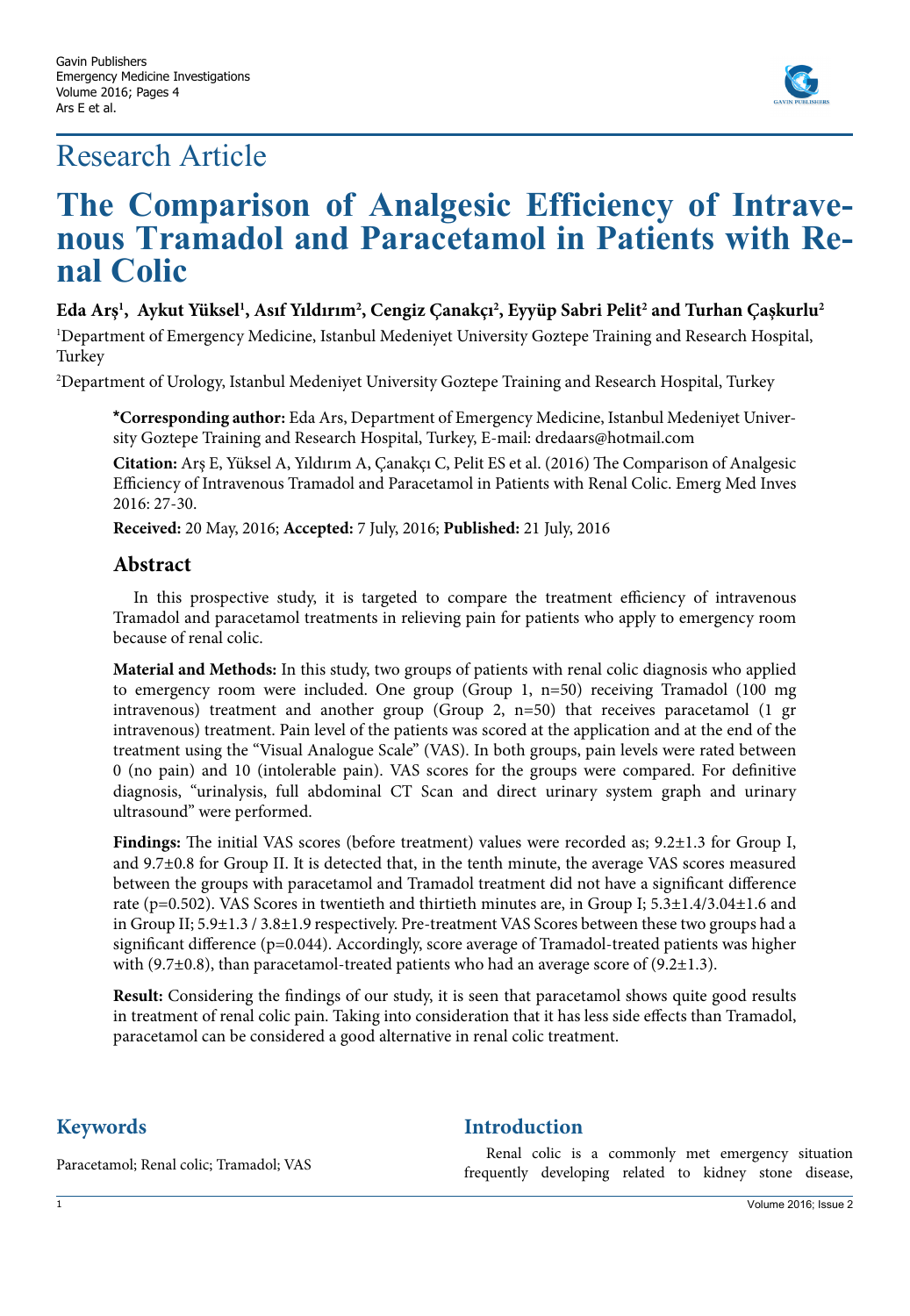**Citation:** Arş E, Yüksel A, Yıldırım A, Çanakçı C, Pelit ES et al. (2016) The Comparison of Analgesic Efficiency of Intravenous Tramadol and Paracetamol in Patients with Renal Colic. Emerg Med Inves 2016: 27-30.

diagnosed and treated in Emergency Rooms (ER), showing itself with severe pain [1]. Pain is usually seen in areas from under pants to belly area, or spreading to lower quadrant of abdomen, or even to testicles and labium. Frequently this clinical situation is accompanied by nausea, vomiting, agitations. In acute renal colic, prior treatment is to relieve the pain [2,3]. Renal colic cases are from the patient groups where pain medications are frequently used. Both NSAIDs and opioids are effective in treating renal colic. However, a Cochrane meta-analysis showed that NSAIDs are more effective than opioids in reducing the pain from renal calculi and are associated with fewer side effects when patients were assessed 30 min after drug administration [4]. Tramadol is a popular agent for treatment of pain, belongs to the group of medicines called opioid analgesics and is used to relieve moderate to moderately severe pain, including renal colic. It acts the central nervous system to relieve pain. But Tramadol can include serious side effects like seizures, mood problems, hyper sensitivity reaction. In situations where NSAIDs and Tramadol are contraindicated, medications such as paracetamol have come into question recently [5,6]. Paracetamol is amongst the most widely used analgesics in the world. It is widely prescribed in doses up to 1 gm [7,8]. Paracetamol has a lower side effects profile of nephrotoxicity and hepatotoxicity than opioids and NSAIDs in therapeutical doses.

In this study, it is aimed to compare the efficiency of pain relief in intravenous Tramadol and paracetamol treatments using Visual Analogue Scale (VAS), for patients applying to ER because of renal colic.

#### **Material and Methods**

After the approval from ethics committee was obtained, our study was performed on patients applying to Emergency Room prospectively. Patients above 17 years of age, who received no pain medication in the last 6 hours before admission to ER were included in the study. Patients with asthma, chronic renal failure and liver failure, and those allergic to paracetamol and Tramadol were not included. Pregnant and nursing women are also excluded from the study. In the study protocol and methods, Helsinki declaration principles were followed and approvals from all patients are obtained. Patients diagnosed with renal colic and receiving Tramadol (100 mg intravenous) treatment (Group 1, n=50) and paracetamol (1 gr intravenous) treatment (Group 2, n=50) were included in the study. The ultimate diagnosis of renal colic was confirmed using patient history file, Ultra Sonography or CT to identify the stone. Ultra Sonography was the first choice for detecting a renal stone, and CT was performed if a stone was not detected by ultrasonography. After CT, patients not having urolithiasis or found to have pathologies other than renal colic were excluded from the study. VAS scores in the beginning and in the tenth, twentieth and thirtieth minutes were calculated for the patients. VAS scores in all groups were rated between

0 (no pain) and 10 (intolerable pain) and side effects observed during the treatment were recorded.

#### **Statistical Analysis**

During the evaluation of the findings from the study, SPSS (Statistical Package for Social Sciences) for Windows 17.0 software (SPSS Inc., Chicago, IL, USA) was used for statistical analysis. Along with the definitive statistical methods (Average, Standard Deviation, Frequency, Percentage), Chi-square test was also used for comparison of qualitative data, t-test for paired samples and t-test for independent samples in comparison of quantitative data during the evaluation of the study data. Results were assessed in 95% confidence interval and p<0.05 significance level.

There were no differences in age, gender and clinical properties between two groups (Table 1). Beginning VAS values (pre-treatment) for patients in ER with renal colic pain were found as 9.68±0.84 in Group I and 9.24±1.27 in Group II. VAS values for tenth, twentieth and thirtieth minutes were 7.48±1.32, 5.88±1.36, 3.84±1.93 for Group I and 7.26±1.81, 5.24±1.39, 3.04±1.57 for Group II respectively (Table 1).

|                                                                           | Paracetamol<br>$(n=50)$ | Tramadol (n=50)   | p value |  |
|---------------------------------------------------------------------------|-------------------------|-------------------|---------|--|
| Age (years)                                                               | 38.38±10.44             | 36.08±11.46       | 0.297   |  |
| Male/Female                                                               | 36/14                   | 33/17             | 0.517   |  |
| <b>Family History</b>                                                     | 24 (48%)                | 23 (46%)          | 0.217   |  |
| Stone History                                                             | 26(52%)                 | 35(70%)           | 0.065   |  |
| Starting Time (hour)                                                      | 15.18±22.51             | $11.26 \pm 17.52$ | 0.334   |  |
| Stay in ER (hours)                                                        | $2.3 \pm 0.5$           | $2.4 \pm 0.5$     | 0.144   |  |
| VAS (beginning)                                                           | $9.68 + 0.84$           | $9.24 + 1.27$     | 0.044   |  |
| VAS (10. min)                                                             | $7.48 + 1.32$           | $7.26 + 1.81$     | 0.502   |  |
| VAS (20. min)                                                             | $5.88 + 1.36$           | $5.24 \pm 1.39$   | 0.022   |  |
| VAS (30. min)                                                             | $3.84 + 1.93$           | $3.04 \pm 1.57$   | 0.025   |  |
| <b>Table1:</b> Demographics of the facts and clinical measurement values. |                         |                   |         |  |

It is detected that, there is a significant  $(p=0.000)$  decrease in VAS scores in 10<sup>th</sup> and 20<sup>th</sup> minutes, compared to the beginning score for the patients in Group 1. In comparison of VAS scores in 22<sup>th</sup> and 30<sup>th</sup> minutes with results in 10<sup>th</sup> minute, it is detected that the decrease in 20<sup>th</sup> and 30<sup>th</sup> minutes have a more significant decrease than  $10<sup>th</sup>$  minute's (p=0.000). In comparison of VAS scores in Group 2 between 10<sup>th</sup> and 20<sup>th</sup> minutes; it is detected that the decrease in VAS scores in 10<sup>th</sup> and 20th minutes is more significant than the VAS score in the beginning (p=0.000). In comparison of VAS scores of patients for 20<sup>th</sup> and 30<sup>th</sup> minutes; it is detected that the decrease in score is more significant than the decrease in  $10^{th}$  minute, for  $20^{th}$  and  $30<sup>th</sup>$  minutes (p=0,000) Figure1.

In DUTR and USG examinations with diagnosis purposes, no significant difference was detected in calculus and hydronephrosis existence. (Table 2)

Considering both groups, 80-85% supportive findings for diagnosis (76% in Group 1, 84% in Group 2) were detected in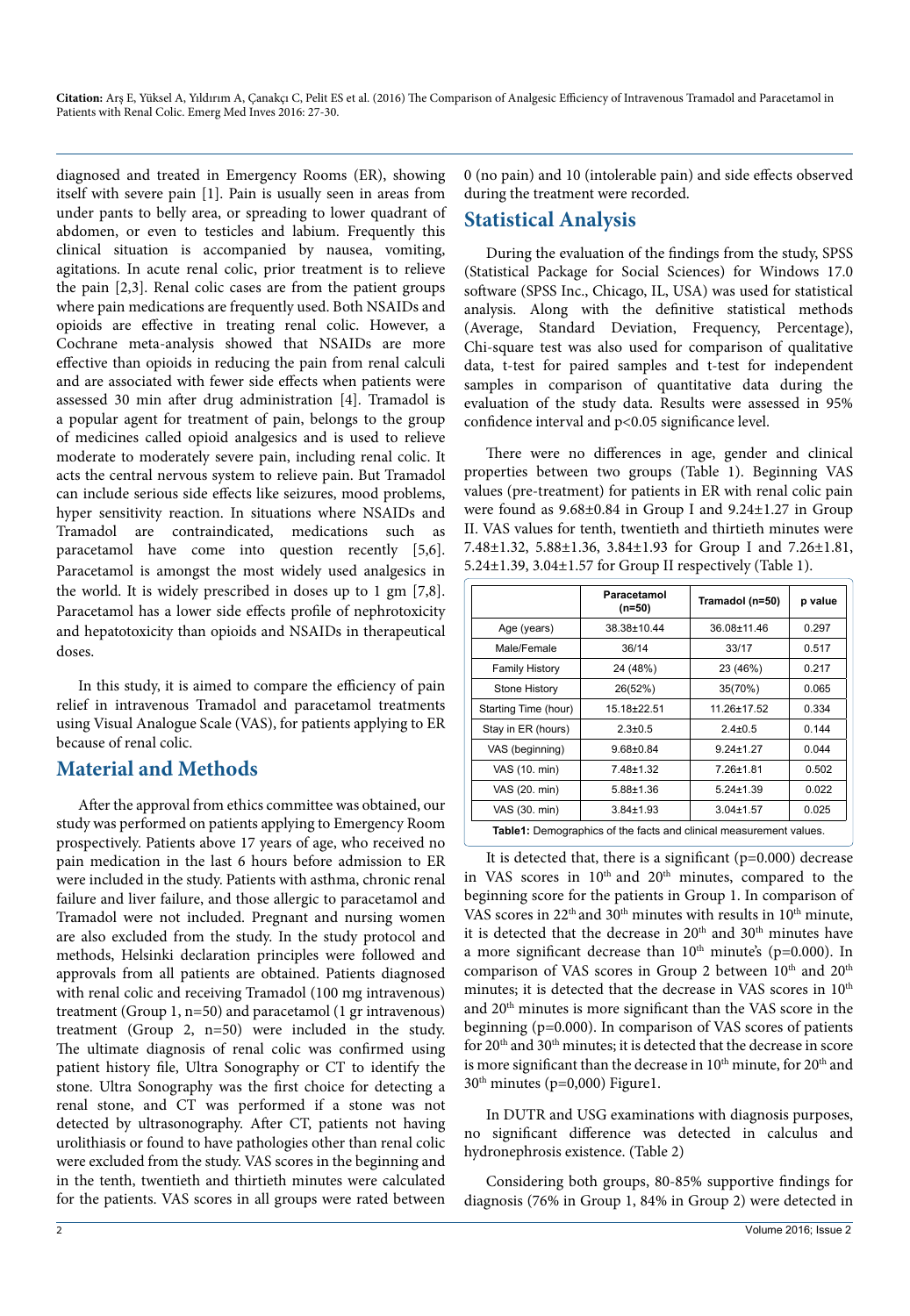**Citation:** Arş E, Yüksel A, Yıldırım A, Çanakçı C, Pelit ES et al. (2016) The Comparison of Analgesic Efficiency of Intravenous Tramadol and Paracetamol in Patients with Renal Colic. Emerg Med Inves 2016: 27-30.



**Figure 1:** Average VAS scores of Group I and II in minutes 0, 10, 20 and 30. VAS 0 (**p:0.044**), VAS 10 (p:0.502), VAS 20 (**p:0.022**), VAS 30 (**p:0.025**).

| Paracetamol (n=50) (%)                                         | Tramadol (n=50) (%) | P value |  |
|----------------------------------------------------------------|---------------------|---------|--|
| <b>DUTR</b>                                                    |                     |         |  |
| Opacity present 7(14%)                                         | 8(16%)              | 0.834   |  |
| Suspicious opacity 18(36%)                                     | 20(40%)             |         |  |
| Normal 25(50%)                                                 | 22(44%)             |         |  |
| <b>USG</b>                                                     |                     |         |  |
| Hydronephrosis 7(14%)                                          | 12(24%)             | 0.121   |  |
| Calculus 12(24%)                                               | 6(12%)              |         |  |
| Hydronephrosis+calculus 19(38%)                                | 26(52%)             |         |  |
| Normal 12(24%)                                                 | 8(16%)              |         |  |
| <b>Table 2:</b> Radiological findings according to the groups. |                     |         |  |

USG. Suspected cases in group 1; 37 patient and group2; 30 patient were evaluated with CT. In Group 1, nausea-vomiting, hypertension was observed in one patient during the treatment, in Group 2, nausea-vomiting was observed in one patient.

#### **Discussion**

Acute renal colic is one of the most commonly seen in ERs, immense pain causing urological emergencies. A person's risk of having a renal colic attack is between 1-10% through that person's entire life [1,9]. Acute renal colic is seen in middle age group and males more often [10]. In the study of Eskelinen, medical history and physical examinations of 57% of 1333 patients who had stomach ache and were diagnosed with acute renal colic and scanned by World Gastroenterology Research Committee were examined. In this study, it is discovered that 76% of the patients were over age 30 and 75% of them were males [10]. In our study, it is detected that 70% of the patients were males and similar to the literature, average age was 37.23±10.97.

Different scales are used in measurement of pain value. VAS is the most commonly used one of these scales [11,12]. For patients with renal colic pain and that have been treated with intravenous lidocaine treatment by Soleimanpour, they have found the VAS value average before treatment as 8.87±0.99 [13]. Çayan, reported that 40 patients where the efficiency of NSAIDs and spasmolytics, the average VAS value was found as 7.8 [14]. In examination of the findings of our study, VAS

values of patients with renal colic were high, in compliance with the studies in the literature. In our study, besides both the groups' the pre-treatment VAS value being high, in severe pain group (Group I: 9.24±1.27, Group II: 9.68±0.84), they had a significant difference between.

The visual analogue scale (VAS) consists of a line, usually 100 mm long, whose ends are labeled as the extremes ('no pain' and 'pain as bad as it could be'); the rest of the line is blank. The patient is asked to put a mark on the line indicating their pain intensity at the  $0<sup>th</sup>$ ,  $10<sup>th</sup>$ ,  $20<sup>th</sup>$  and  $30<sup>th</sup>$  minutes after treatment. The distance between that mark and the origin is measured to obtain the patient's score. Sometimes descriptive terms, such as 'mild', 'moderate' and 'severe', or numbers are provided along the scale for guidance [15,16].

In renal colic treatment, in studies where paracetamol and other analgesic treatments are compared, it is shown that intravenous application of paracetamol is more efficient and safer than other analgesic treatments. Contrary to these studies, Xue, have shown that sterile water injection is more efficient than paracetamol, in their studies performed on 45 pregnant patients where they have compared oral paracetamol and sterile water injection [17].In studies of Grissa and Ayan, intravenous paracetamol and NSAIDs were compared. In these two studies, VAS scores in  $30<sup>th</sup>$  minute were found as 48/100, 36/100 (P=0.039) and 3.73±1.93, 2.33±1.77 (p=0.002) for NSAIDs and paracetamol respectively. In both studies, it is shown that paracetamol is more efficient in renal colic treatment [17,18]. In their randomized controlled trials, Bektas and Serinken compared morphine, which is an opioid derivative and paracetamol. In a study for two groups, using paracetamol and morphine, both authors have shown that there are no statistical differences between the changes in two groups' VAS scores in  $30<sup>th</sup>$  minute (2 mm [CI 95% -13-16], 7.1 mm [CI 95% 18-4]). In these studies, they have reported that in renal colic treatment, paracetamol has a similar effect to morphine, which is a stronger opioid agonist than Tramadol, and paracetamol has a smaller side effects rate [19,20]. Different from these studies, in our study paracetamol is compared with Tramadol, rather than NSAIDs and morphine, but complying with these studies, VAS scores in 30<sup>th</sup> minute are in paracetamol's favor and side effects incidence is smaller [21].

In our study, when both groups' VAS scores for twentieth and thirtieth minutes were compared, VAS scores for paracetamol group were smaller compared with Tramadol group  $(p=0.022$  and  $p=0.025$ , respectively). In a placebo controlled, randomized study where intravenous paracetamol and morphine were compared and 165 patients included, VAS scores in 30th minute were compared and it is shown that paracetamol decreases the VAS values as the same amount the morphine does [22].

This study has some limitations. These are limited number of patients, patients not being randomized and being performed by a single center. Some adverse events such